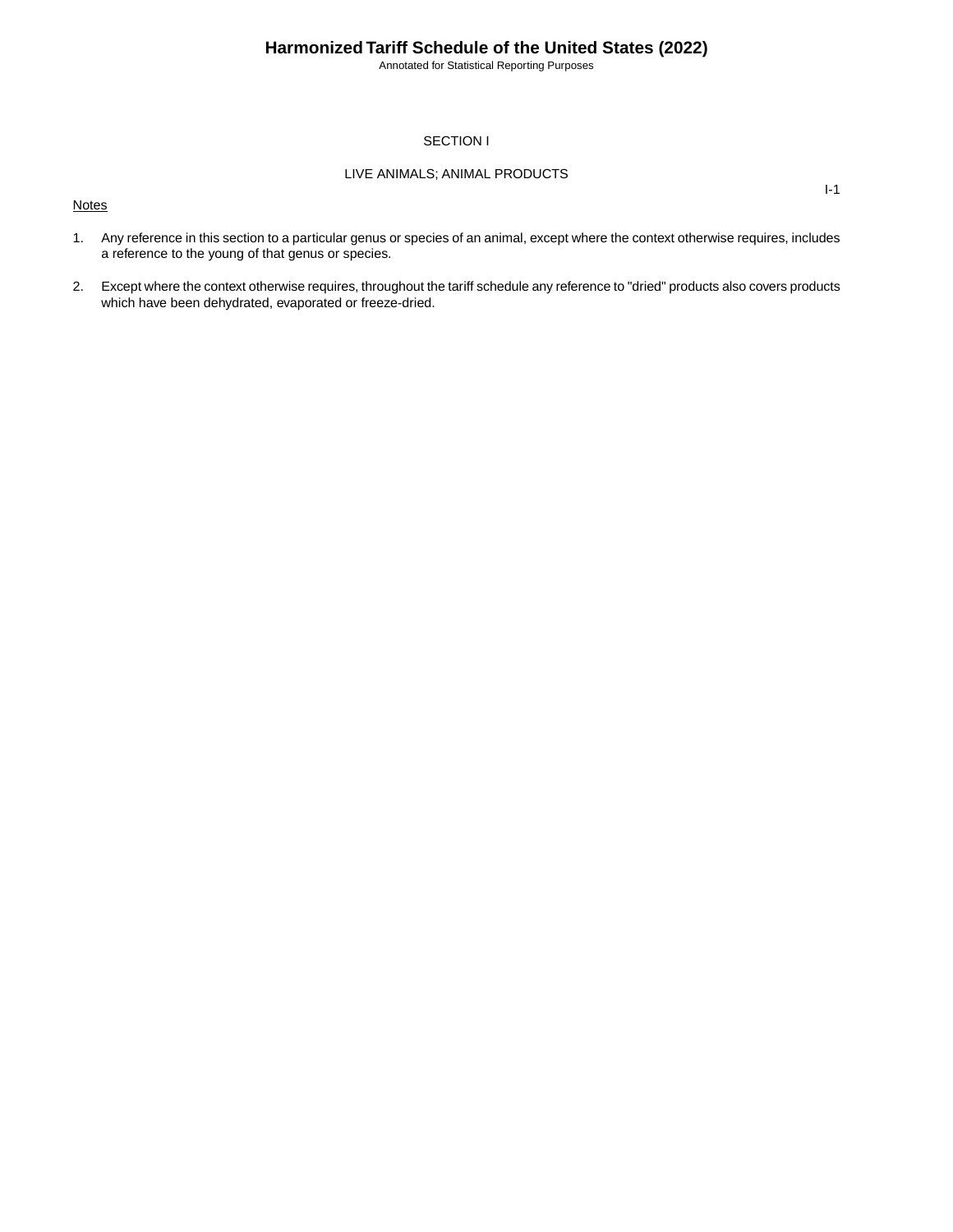Annotated for Statistical Reporting Purposes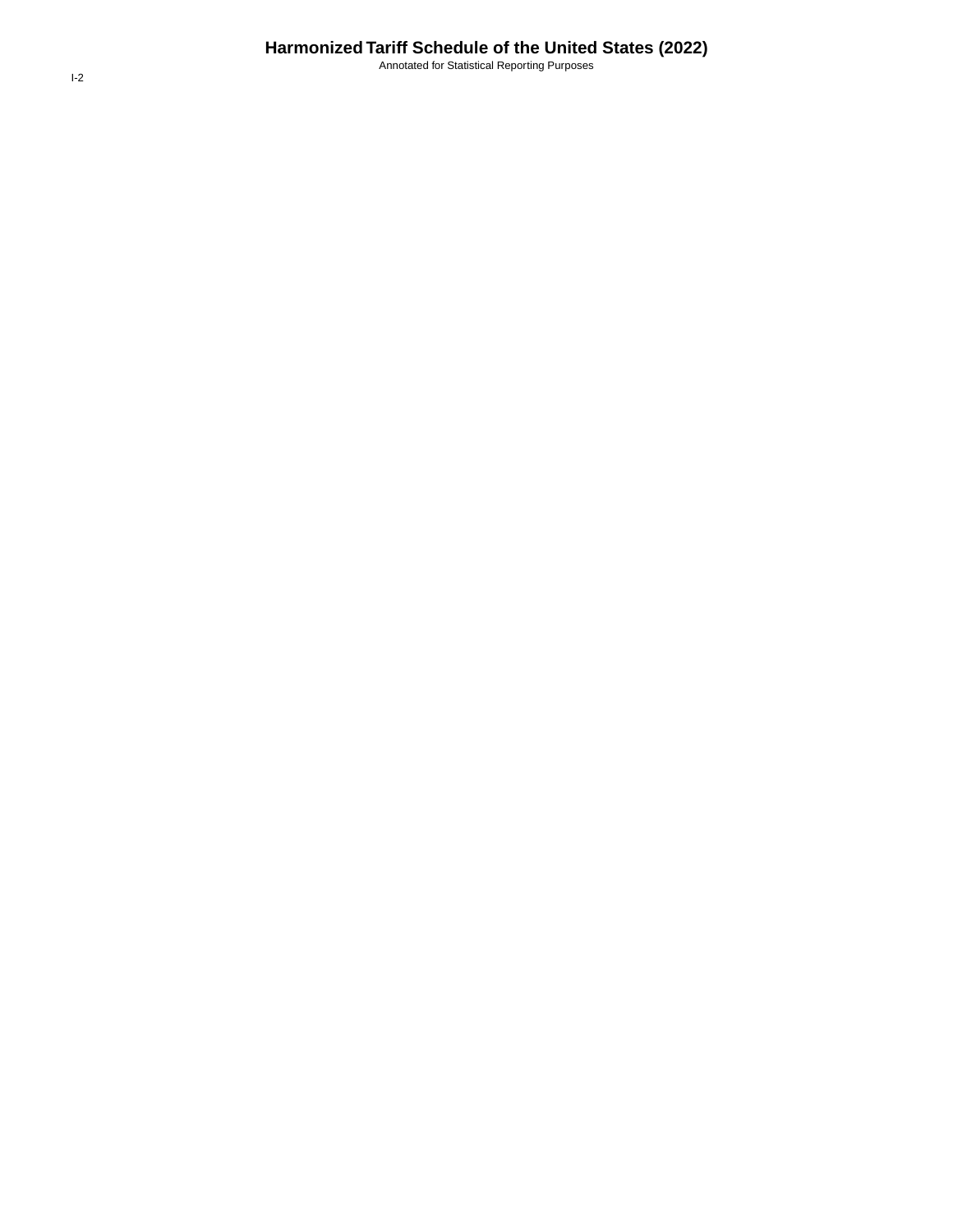Annotated for Statistical Reporting Purposes

I 1-1

#### CHAPTER 1

### LIVE ANIMALS

### **Note**

1. This chapter covers all live animals except:

- (a) Fish and crustaceans, molluscs and other aquatic invertebrates, of heading 0301, 0306, 0307 or 0308;
- (b) Cultures of microorganisms and other products of heading 3002; and
- (c) Animals of heading 9508.

#### Additional U.S. Notes

- 1. The expression "purebred breeding animals" covers only animals certified to the U.S. Customs Service by the Department of Agriculture as being purebred of a recognized breed and duly registered in a book of record recognized by the Secretary of Agriculture for that breed, imported specially for breeding purposes, whether intended to be used by the importer himself or for sale for such purposes. 1/
- 2. Certain special provisions applying to live animals are in chapter 98.

#### Compiler's Note

The provisions of subchapter II of chapter 99 (Miscellaneous Tariff Bills or MTBs), the provisions of the Generalized System of Preferences (GSP) found in General Note 4 and most product exclusions from the additional tariffs on products of China in subchapter III of chapter 99 expired on December 31, 2020. However, no endnotes or footnotes relating to these provisions have been deleted as of the issue date of this edition.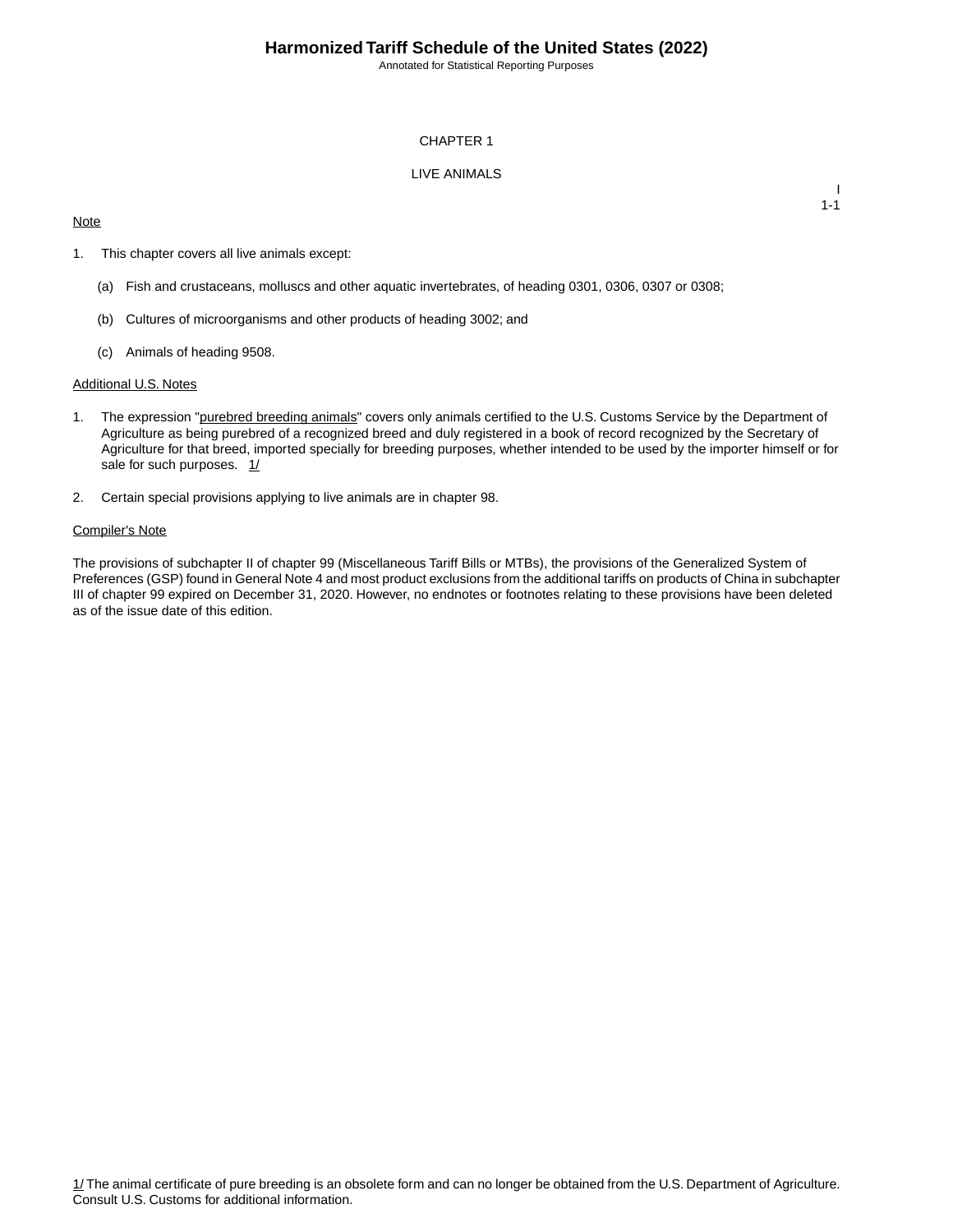Annotated for Statistical Reporting Purposes

| Suf-<br>fix | Article Description<br>Live horses, asses, mules and hinnies:<br>Horses: | of<br>Quantity                                      | General            | 1<br>Special                                              | $\overline{2}$                         |
|-------------|--------------------------------------------------------------------------|-----------------------------------------------------|--------------------|-----------------------------------------------------------|----------------------------------------|
|             |                                                                          |                                                     |                    |                                                           |                                        |
|             |                                                                          |                                                     |                    |                                                           |                                        |
|             |                                                                          |                                                     |                    |                                                           |                                        |
|             |                                                                          |                                                     | Free <sup>1/</sup> |                                                           | Free                                   |
| 10          |                                                                          |                                                     |                    |                                                           |                                        |
| 20          |                                                                          |                                                     |                    |                                                           |                                        |
|             |                                                                          |                                                     |                    |                                                           | 20%                                    |
|             |                                                                          |                                                     |                    |                                                           |                                        |
|             |                                                                          |                                                     |                    |                                                           |                                        |
|             |                                                                          |                                                     |                    |                                                           | 15%                                    |
|             |                                                                          |                                                     |                    | CL, CO, D, E, IL,<br>JO, KR, MA, OM,<br>P, PA, PE, S, SG) |                                        |
|             | Other:                                                                   |                                                     |                    |                                                           |                                        |
|             |                                                                          |                                                     |                    |                                                           | Free                                   |
| 00          |                                                                          |                                                     |                    |                                                           | 20%                                    |
|             |                                                                          |                                                     |                    | CL, CO, D, E, IL,<br>JO, KR, MA, OM,<br>P, PA, PE, S, SG) |                                        |
|             |                                                                          |                                                     |                    |                                                           |                                        |
|             |                                                                          |                                                     |                    |                                                           | Free                                   |
|             |                                                                          |                                                     |                    |                                                           |                                        |
| 10          |                                                                          |                                                     |                    |                                                           |                                        |
|             |                                                                          |                                                     |                    |                                                           |                                        |
|             |                                                                          |                                                     |                    |                                                           |                                        |
| 30          |                                                                          |                                                     |                    |                                                           |                                        |
|             |                                                                          |                                                     |                    |                                                           |                                        |
|             |                                                                          |                                                     |                    |                                                           |                                        |
|             |                                                                          |                                                     |                    |                                                           |                                        |
|             | 10<br>90<br>00<br>00<br>20<br>50                                         | Live bovine animals:<br>Cattle:<br>Dairy:<br>Other: |                    | Free <sup>1/</sup>                                        | Free (A+, AU, BH,<br>Free (A+, AU, BH, |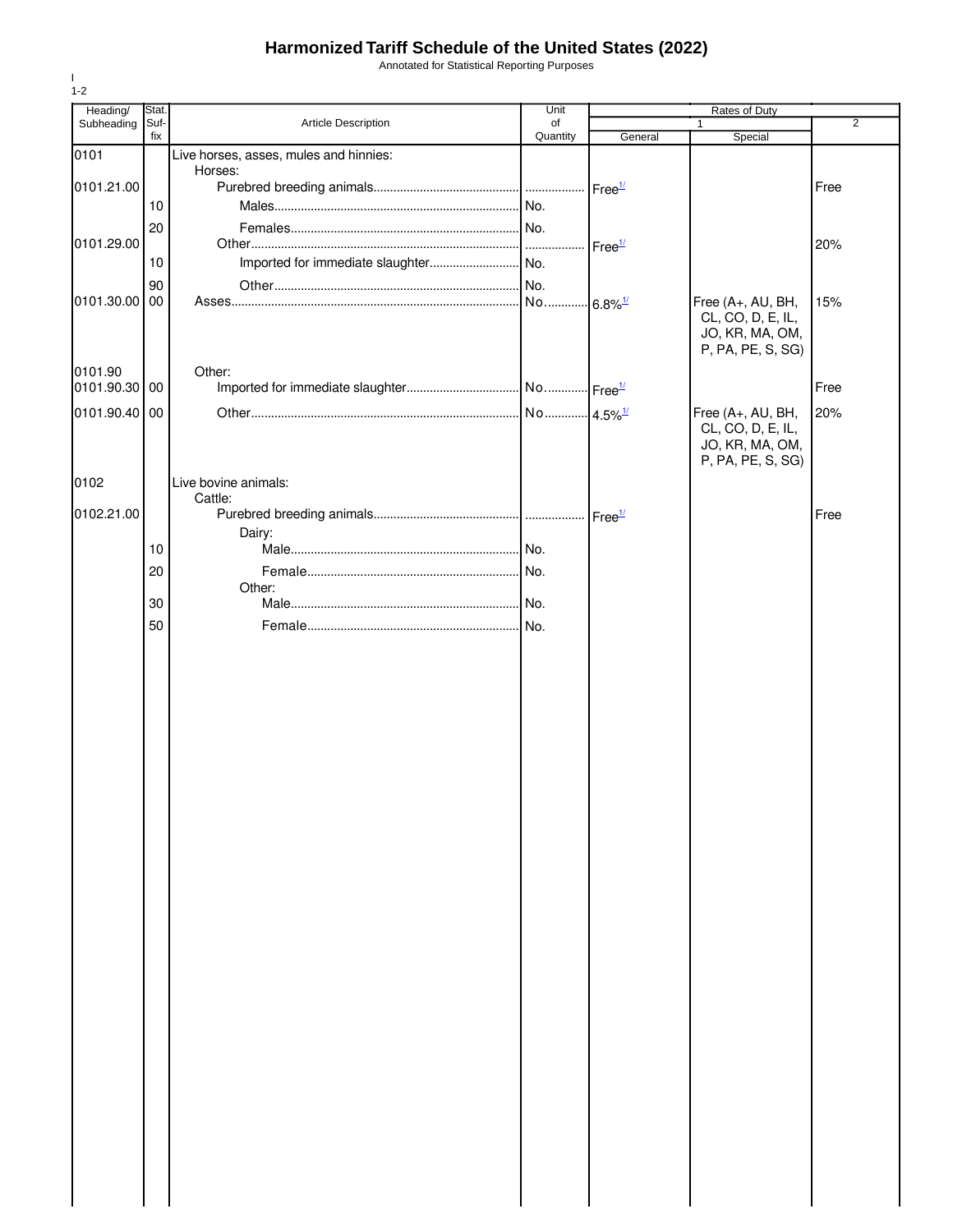Annotated for Statistical Reporting Purposes

| Heading/<br>Stat. |             |                                              | Unit           |                       | Rates of Duty                        |                |  |
|-------------------|-------------|----------------------------------------------|----------------|-----------------------|--------------------------------------|----------------|--|
| Subheading        | Suf-<br>fix | Article Description                          | of<br>Quantity | General               | 1<br>Special                         | $\overline{2}$ |  |
| 0102 (con.)       |             | Live bovine animals: (con.)                  |                |                       |                                      |                |  |
|                   |             | Cattle: (con.)                               |                |                       |                                      |                |  |
| 0102.29           |             | Other:                                       |                |                       |                                      |                |  |
| 0102.29.20        | 11          | Weighing less than 90 kg each                | . No.          | Free <sup>1/</sup>    |                                      | 6.6¢/kg        |  |
|                   |             |                                              | kg             |                       |                                      |                |  |
|                   | 12          | Weighing 90 kg or more each                  | No.            |                       |                                      |                |  |
|                   |             |                                              | kg             |                       |                                      |                |  |
| 0102.29.40        |             |                                              |                | $1 \text{C/kg}^{1/2}$ | Free (A+, AU, BH,                    | 5.5¢/kg        |  |
|                   |             |                                              |                |                       | CL, CO, D, E, IL,                    |                |  |
|                   |             |                                              |                |                       | JO, KR, MA, OM,<br>P, PA, PE, S, SG) |                |  |
|                   |             | Weighing less than 90 kg each:               |                |                       |                                      |                |  |
|                   | 24          |                                              | No.            |                       |                                      |                |  |
|                   |             |                                              | kg             |                       |                                      |                |  |
|                   | 28          |                                              | No.            |                       |                                      |                |  |
|                   |             | Weighing 90 kg or more but less than 200 kg  | kg             |                       |                                      |                |  |
|                   |             | each:                                        |                |                       |                                      |                |  |
|                   | 34          |                                              | No.            |                       |                                      |                |  |
|                   |             |                                              | kg             |                       |                                      |                |  |
|                   | 38          |                                              | No.            |                       |                                      |                |  |
|                   |             | Weighing 200 kg or more but less than 320 kg | kg             |                       |                                      |                |  |
|                   |             | each:                                        |                |                       |                                      |                |  |
|                   | 54          |                                              | No.            |                       |                                      |                |  |
|                   |             |                                              | kg             |                       |                                      |                |  |
|                   | 58          |                                              | No.            |                       |                                      |                |  |
|                   |             | Weighing 320 kg or more each:                | kg             |                       |                                      |                |  |
|                   |             | For immediate slaughter:                     |                |                       |                                      |                |  |
|                   | 62          |                                              | No.            |                       |                                      |                |  |
|                   |             |                                              | kg             |                       |                                      |                |  |
|                   | 64          |                                              | No.            |                       |                                      |                |  |
|                   |             |                                              | kg             |                       |                                      |                |  |
|                   | 66          |                                              | No.            |                       |                                      |                |  |
|                   |             |                                              | kg             |                       |                                      |                |  |
|                   | 68          |                                              | No.<br>kg      |                       |                                      |                |  |
|                   |             | For breeding:                                |                |                       |                                      |                |  |
|                   | 72          |                                              | No.            |                       |                                      |                |  |
|                   |             |                                              | kg             |                       |                                      |                |  |
|                   | 74          |                                              | No.            |                       |                                      |                |  |
|                   |             | Other:                                       | kg             |                       |                                      |                |  |
|                   | 82          |                                              | No.            |                       |                                      |                |  |
|                   |             |                                              | kg             |                       |                                      |                |  |
|                   | 84          |                                              | No.            |                       |                                      |                |  |
|                   |             |                                              | kg             |                       |                                      |                |  |
|                   |             |                                              |                |                       |                                      |                |  |
|                   |             |                                              |                |                       |                                      |                |  |
|                   |             |                                              |                |                       |                                      |                |  |
|                   |             |                                              |                |                       |                                      |                |  |
|                   |             |                                              |                |                       |                                      |                |  |
|                   |             |                                              |                |                       |                                      |                |  |
|                   |             |                                              |                |                       |                                      |                |  |
|                   |             |                                              |                |                       |                                      |                |  |
|                   |             |                                              |                |                       |                                      |                |  |
|                   |             |                                              |                |                       |                                      |                |  |
|                   |             |                                              |                |                       |                                      |                |  |

I 1-3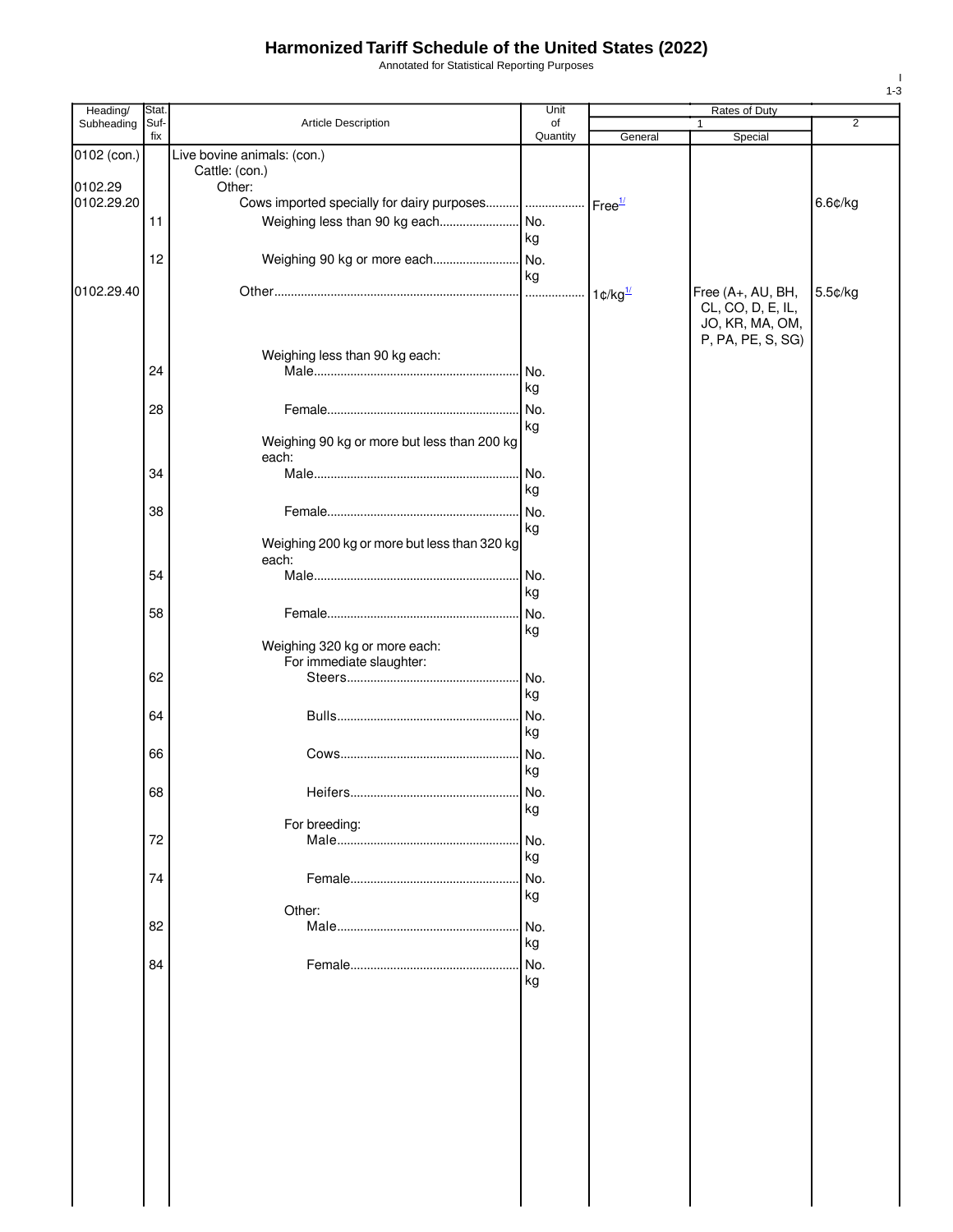Annotated for Statistical Reporting Purposes

| Heading/    | Stat.       |                                                       | Unit           | Rates of Duty         |                                                                                |                |  |
|-------------|-------------|-------------------------------------------------------|----------------|-----------------------|--------------------------------------------------------------------------------|----------------|--|
| Subheading  | Suf-<br>fix | Article Description                                   | of<br>Quantity |                       | 1                                                                              | $\overline{2}$ |  |
| 0102 (con.) |             | Live bovine animals: (con.)                           |                | General               | Special                                                                        |                |  |
|             |             | Buffalo:                                              |                |                       |                                                                                |                |  |
| 0102.31.00  |             |                                                       |                | Free <sup>1/</sup>    |                                                                                | Free           |  |
|             | 10          |                                                       |                |                       |                                                                                |                |  |
|             | 20          |                                                       |                |                       |                                                                                |                |  |
| 0102.39.00  |             |                                                       |                | $1 \text{C/kg}^{1/2}$ | Free (A+, AU, BH,<br>CL, CO, D, E, IL,<br>JO, KR, MA, OM,<br>P, PA, PE, S, SG) | 5.5¢/kg        |  |
|             | 10          |                                                       | No.<br>kg      |                       |                                                                                |                |  |
|             |             | Other:                                                |                |                       |                                                                                |                |  |
|             |             | Weighing less than 90 kg each:                        |                |                       |                                                                                |                |  |
|             | 24          |                                                       | No.            |                       |                                                                                |                |  |
|             |             |                                                       | kg             |                       |                                                                                |                |  |
|             | 28          |                                                       | No.            |                       |                                                                                |                |  |
|             |             |                                                       | kg             |                       |                                                                                |                |  |
|             |             | Weighing 90 kg or more but less than 200 kg<br>each:  |                |                       |                                                                                |                |  |
|             | 34          |                                                       | No.            |                       |                                                                                |                |  |
|             |             |                                                       | kg             |                       |                                                                                |                |  |
|             | 38          |                                                       | No.            |                       |                                                                                |                |  |
|             |             |                                                       | kg             |                       |                                                                                |                |  |
|             |             | Weighing 200 kg or more but less than 320 kg<br>each: |                |                       |                                                                                |                |  |
|             | 54          |                                                       | No.            |                       |                                                                                |                |  |
|             |             |                                                       | kg             |                       |                                                                                |                |  |
|             | 58          |                                                       | No.            |                       |                                                                                |                |  |
|             |             |                                                       | kg             |                       |                                                                                |                |  |
|             |             | Weighing 320 kg or more each:                         |                |                       |                                                                                |                |  |
|             | 61          | For immediate slaughter                               | No.            |                       |                                                                                |                |  |
|             |             |                                                       | kg             |                       |                                                                                |                |  |
|             |             | For breeding:                                         |                |                       |                                                                                |                |  |
|             | 72          |                                                       | No.            |                       |                                                                                |                |  |
|             |             |                                                       | kg             |                       |                                                                                |                |  |
|             | 74          |                                                       | No.            |                       |                                                                                |                |  |
|             |             |                                                       | kg             |                       |                                                                                |                |  |
|             |             | Other:                                                |                |                       |                                                                                |                |  |
|             | 82          |                                                       | No.            |                       |                                                                                |                |  |
|             |             |                                                       | kg             |                       |                                                                                |                |  |
|             | 84          |                                                       | No.            |                       |                                                                                |                |  |
|             |             |                                                       | kg             |                       |                                                                                |                |  |
| 0102.90.00  | 00          |                                                       | No.            | $1 \text{C/kg}$       | Free (A+, AU, BH,                                                              | 5.5¢/kg        |  |
|             |             |                                                       | kg             |                       | CL, CO, D, E, IL,<br>JO, KR, MA, OM,<br>P, PA, PE, S, SG)                      |                |  |
|             |             |                                                       |                |                       |                                                                                |                |  |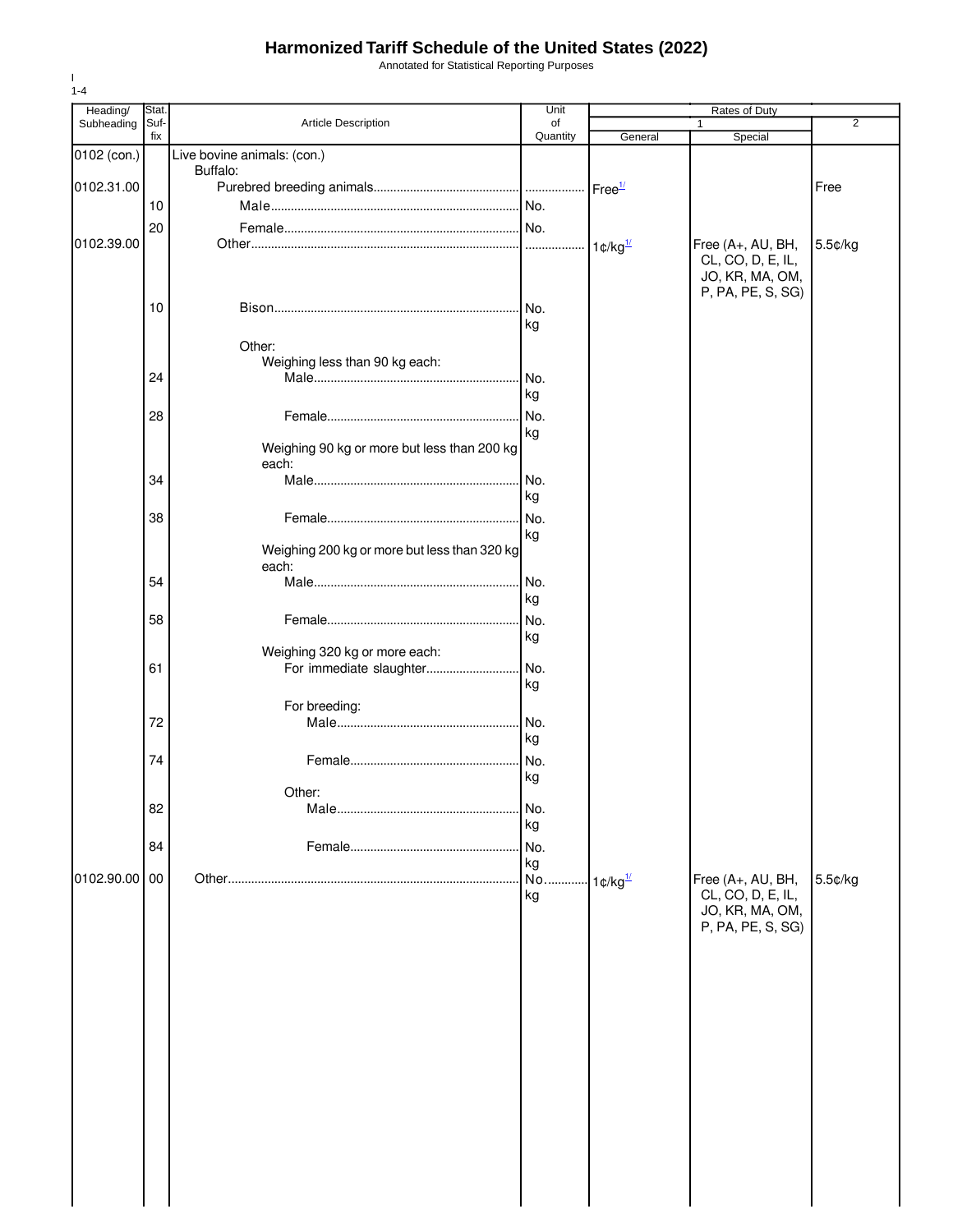Annotated for Statistical Reporting Purposes

| Heading/              | Stat.       |                                                    | Unit           |                            | Rates of Duty           |                |
|-----------------------|-------------|----------------------------------------------------|----------------|----------------------------|-------------------------|----------------|
| Subheading            | Suf-<br>fix | Article Description                                | of<br>Quantity | General                    | $\mathbf{1}$<br>Special | $\overline{2}$ |
| 0103                  |             | Live swine:                                        |                |                            |                         |                |
| 0103.10.00 00         |             |                                                    |                |                            |                         | Free           |
|                       |             | Other:                                             |                |                            |                         |                |
| 0103.91.00            |             |                                                    |                |                            |                         | 4.4¢/kg        |
|                       | 10          |                                                    |                |                            |                         |                |
|                       |             |                                                    | kg             |                            |                         |                |
|                       | 20          | Weighing 7 kg or more but less than 23 kg each No. |                |                            |                         |                |
|                       |             |                                                    | kg             |                            |                         |                |
|                       | 30          | Weighing 23 kg or more but less than 50 kg         |                |                            |                         |                |
|                       |             |                                                    | No.<br>kg      |                            |                         |                |
| 0103.92.00            |             |                                                    |                | Free <sup>1/</sup>         |                         | 4.4¢/kg        |
|                       | 10          | Imported for immediate slaughter                   | . No.          |                            |                         |                |
|                       |             |                                                    | kg             |                            |                         |                |
|                       | 20          | Breeding animals other than purebred breeding      |                |                            |                         |                |
|                       |             |                                                    | No.            |                            |                         |                |
|                       |             |                                                    | kg             |                            |                         |                |
|                       | 91          |                                                    | No.<br>kg      |                            |                         |                |
|                       |             | Live sheep and goats:                              |                |                            |                         |                |
| 0104<br>0104.10.00 00 |             |                                                    | No             | $\cdot$ Free $\frac{1}{2}$ |                         | \$3/head       |
|                       |             |                                                    | kg             |                            |                         |                |
| 0104.20.00 00         |             |                                                    |                | No 68¢/head <sup>1/</sup>  | Free (A+, AU, BH,       | \$3/head       |
|                       |             |                                                    |                |                            | CL, CO, D, E, IL,       |                |
|                       |             |                                                    |                |                            | JO, KR, MA, OM,         |                |
|                       |             |                                                    |                |                            | P, PA, PE, S, SG)       |                |
|                       |             |                                                    |                |                            |                         |                |
|                       |             |                                                    |                |                            |                         |                |
|                       |             |                                                    |                |                            |                         |                |
|                       |             |                                                    |                |                            |                         |                |
|                       |             |                                                    |                |                            |                         |                |
|                       |             |                                                    |                |                            |                         |                |
|                       |             |                                                    |                |                            |                         |                |
|                       |             |                                                    |                |                            |                         |                |
|                       |             |                                                    |                |                            |                         |                |
|                       |             |                                                    |                |                            |                         |                |
|                       |             |                                                    |                |                            |                         |                |
|                       |             |                                                    |                |                            |                         |                |
|                       |             |                                                    |                |                            |                         |                |
|                       |             |                                                    |                |                            |                         |                |
|                       |             |                                                    |                |                            |                         |                |
|                       |             |                                                    |                |                            |                         |                |
|                       |             |                                                    |                |                            |                         |                |
|                       |             |                                                    |                |                            |                         |                |
|                       |             |                                                    |                |                            |                         |                |
|                       |             |                                                    |                |                            |                         |                |
|                       |             |                                                    |                |                            |                         |                |
|                       |             |                                                    |                |                            |                         |                |
|                       |             |                                                    |                |                            |                         |                |
|                       |             |                                                    |                |                            |                         |                |
|                       |             |                                                    |                |                            |                         |                |
|                       |             |                                                    |                |                            |                         |                |
|                       |             |                                                    |                |                            |                         |                |
|                       |             |                                                    |                |                            |                         |                |
|                       |             |                                                    |                |                            |                         |                |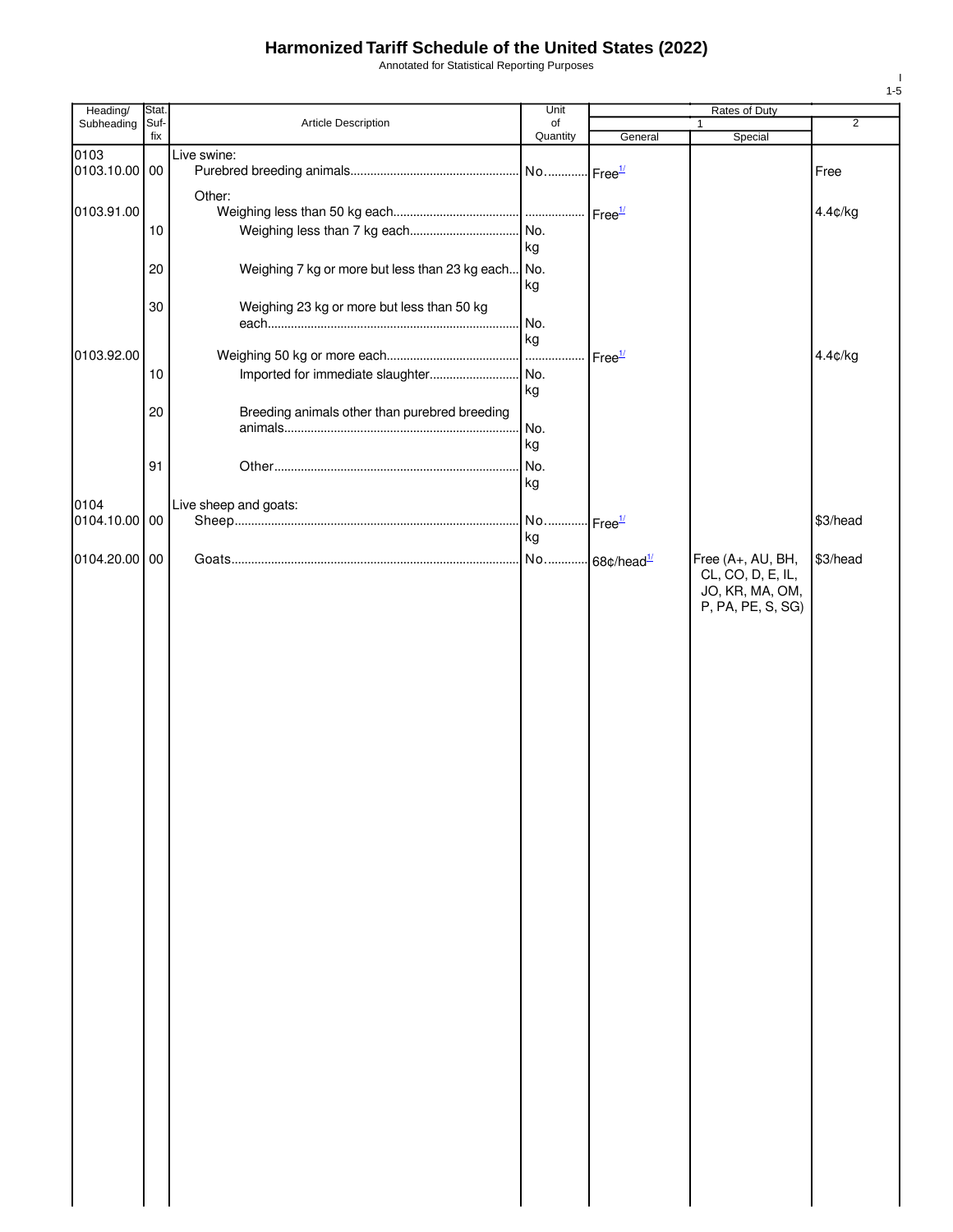Annotated for Statistical Reporting Purposes

| Heading/      | Stat.       |                                                                                      | Unit                            |                                 |                                                                                |                |
|---------------|-------------|--------------------------------------------------------------------------------------|---------------------------------|---------------------------------|--------------------------------------------------------------------------------|----------------|
| Subheading    | Suf-<br>fix | <b>Article Description</b>                                                           | of<br>Quantity                  | General                         | $\mathbf{1}$<br>Special                                                        | $\overline{2}$ |
| 0105          |             | Live poultry of the following kinds: Chickens, ducks, geese,<br>turkeys and guineas: |                                 |                                 |                                                                                |                |
| 0105.11.00    |             | Weighing not more than 185 g:                                                        |                                 | $0.9¢$ each <sup>1/</sup>       | Free (A+, AU, BH,<br>CL, CO, D, E, IL,<br>JO, KR, MA, OM,<br>P, PA, PE, S, SG) | 4¢ each        |
|               | 10          | Breeding stock, whether or not purebred:                                             |                                 |                                 |                                                                                |                |
|               | 20<br>40    |                                                                                      |                                 |                                 |                                                                                |                |
| 0105.12.00    | 00          |                                                                                      |                                 | $\cdot$ 0.9¢ each $\frac{1}{2}$ | Free (A+, AU, BH,<br>CL, CO, D, E, IL,<br>JO, KR, MA, OM,<br>P, PA, PE, S, SG) | 4¢ each        |
| 0105.13.00 00 |             |                                                                                      |                                 | No  0.9¢ each <sup>1/</sup>     | Free (A+, AU, BH,<br>CL, CO, D, E, IL,<br>JO, KR, MA, OM,<br>P, PA, PE, S, SG) | 4¢ each        |
| 0105.14.00 00 |             |                                                                                      |                                 |                                 | Free (A+, AU, BH,<br>CL, CO, D, E, IL,<br>JO, KR, MA, OM,<br>P, PA, PE, S, SG) | 4¢ each        |
| 0105.15.00 00 |             |                                                                                      |                                 | No  0.9¢ each <sup>1/</sup>     | Free (A+, AU, BH,<br>CL, CO, D, E, IL,<br>JO, KR, MA, OM,<br>P, PA, PE, S, SG) | 4¢ each        |
| 0105.94.00 00 |             | Other:                                                                               | . No  2¢/kg <sup>1/</sup><br>kg |                                 | Free (A+, AU, BH,<br>CL, CO, D, E, IL,<br>JO, KR, MA, OM,<br>P, PA, PE, S, SG) | 17.6¢/kg       |
| 0105.99.00 00 |             |                                                                                      | No<br>kg                        | 2¢/kg <sup>1/</sup>             | Free (A+, AU, BH,<br>CL, CO, D, E, IL,<br>JO, KR, MA, OM,<br>P, PA, PE, S, SG) | 17.6¢/kg       |
|               |             |                                                                                      |                                 |                                 |                                                                                |                |
|               |             |                                                                                      |                                 |                                 |                                                                                |                |
|               |             |                                                                                      |                                 |                                 |                                                                                |                |
|               |             |                                                                                      |                                 |                                 |                                                                                |                |
|               |             |                                                                                      |                                 |                                 |                                                                                |                |
|               |             |                                                                                      |                                 |                                 |                                                                                |                |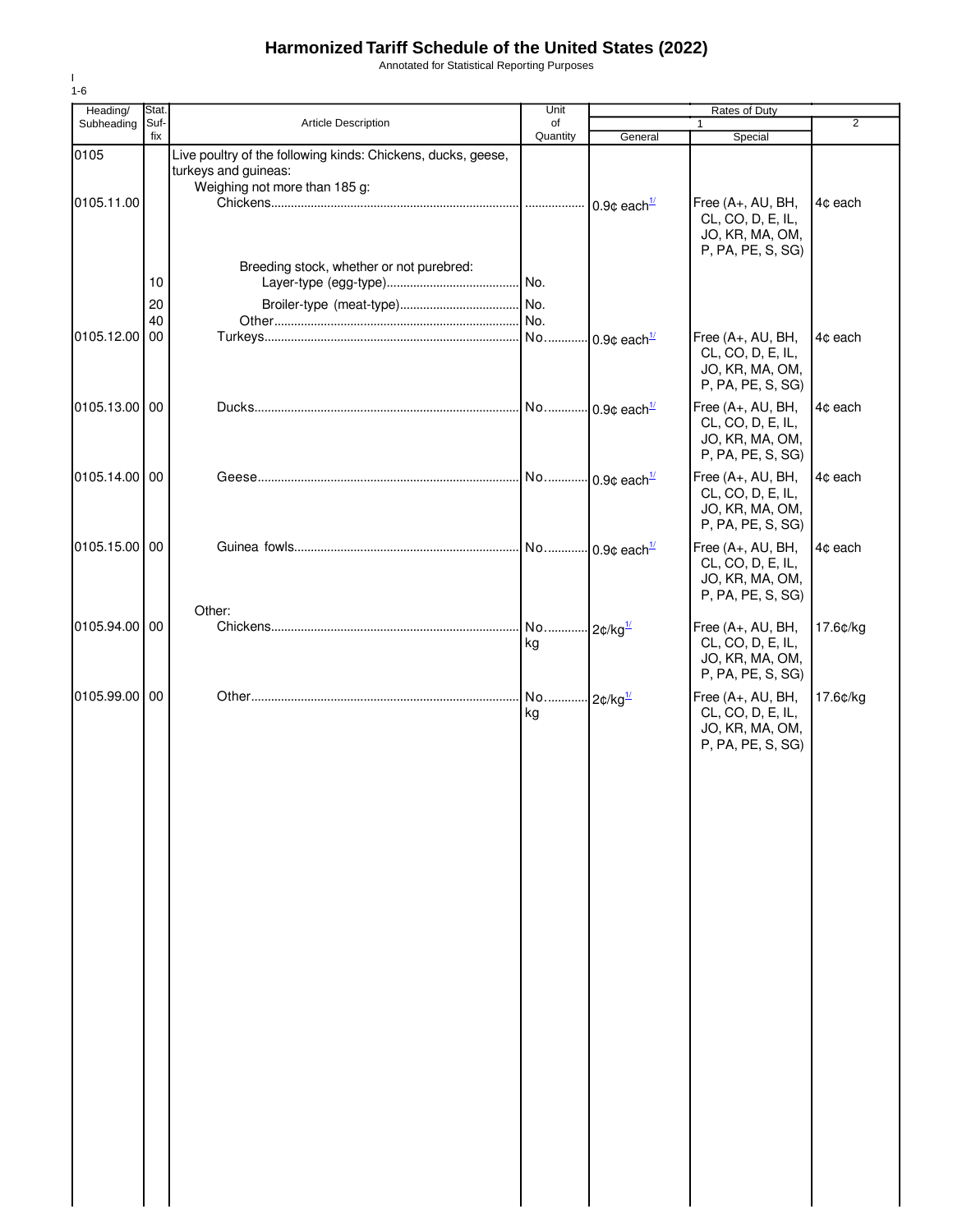Annotated for Statistical Reporting Purposes

| Heading/      | Stat.            |                                                                                                        | Unit                  |                               | Rates of Duty                                 |                |
|---------------|------------------|--------------------------------------------------------------------------------------------------------|-----------------------|-------------------------------|-----------------------------------------------|----------------|
| Subheading    | Suf-<br>fix      | Article Description                                                                                    | of<br>Quantity        | General                       | Special                                       | $\overline{2}$ |
| 0106          |                  | Other live animals:                                                                                    |                       |                               |                                               |                |
| 0106.11.00 00 |                  | Mammals:                                                                                               | No Free <sup>1/</sup> |                               |                                               | 15%            |
|               |                  |                                                                                                        |                       |                               |                                               |                |
| 0106.12.01    | $\overline{100}$ | Whales, dolphins and porpoises (mammals of the order<br>Cetacea); manatees and dugongs (mammals of the |                       |                               |                                               |                |
|               |                  | order Sirenia); seals, sea lions and walruses (mammals                                                 |                       |                               |                                               |                |
|               |                  |                                                                                                        |                       |                               |                                               | 15%            |
| 0106.13.00 00 |                  |                                                                                                        |                       |                               |                                               | 15%            |
| 0106.14.00 00 |                  |                                                                                                        | No Free <sup>1/</sup> |                               |                                               | 15%            |
| 0106.19       |                  | Other:                                                                                                 |                       |                               |                                               |                |
| 0106.19.30 00 |                  |                                                                                                        |                       |                               | Free (A+, AU, BH,<br>CL, CO, D, E, IL,        | 15%            |
|               |                  |                                                                                                        |                       |                               | JO, KR, MA, OM,                               |                |
|               |                  |                                                                                                        |                       |                               | P, PA, PE, S, SG)                             |                |
| 0106.19.91    | 20               |                                                                                                        |                       | Free <sup>1/</sup>            |                                               | 15%            |
|               | 95               |                                                                                                        |                       |                               |                                               |                |
| 0106.20.00 00 |                  |                                                                                                        |                       |                               |                                               | 15%            |
|               |                  | Birds:                                                                                                 |                       |                               |                                               |                |
| 0106.31.00 00 |                  |                                                                                                        |                       |                               | Free (A, AU, BH, CL, 20%                      |                |
|               |                  |                                                                                                        |                       |                               | CO, D, E, IL, JO,<br>KR, MA, OM, P,           |                |
|               |                  |                                                                                                        |                       |                               | PA, PE, S, SG)                                |                |
| 0106.32.00 00 |                  | Psittaciformes (including parrots, parakeets, macaws)                                                  |                       |                               |                                               |                |
|               |                  |                                                                                                        |                       |                               | Free (A, AU, BH, CL, 20%<br>CO, D, E, IL, JO, |                |
|               |                  |                                                                                                        |                       |                               | KR, MA, OM, P,                                |                |
|               |                  |                                                                                                        |                       |                               | PA, PE, S, SG)                                |                |
| 0106.33.00 00 |                  |                                                                                                        |                       |                               | Free (A, AU, BH, CL, 20%<br>CO, D, E, IL, JO, |                |
|               |                  |                                                                                                        |                       |                               | KR, MA, OM, P,                                |                |
|               |                  |                                                                                                        |                       |                               | PA, PE, S, SG)                                |                |
| 0106.39.01 00 |                  |                                                                                                        | No 1.8% <sup>1/</sup> |                               | Free (A, AU, BH, CL, 20%<br>CO, D, E, IL, JO, |                |
|               |                  |                                                                                                        |                       |                               | KR, MA, OM, P,                                |                |
|               |                  |                                                                                                        |                       |                               | PA, PE, S, SG)                                |                |
| 0106.41.00 00 |                  | Insects:                                                                                               |                       | $\cdot$ Free $^{\frac{1}{2}}$ |                                               | 15%            |
| 0106.49.00    |                  |                                                                                                        |                       | Free <sup>1/</sup>            |                                               | 15%            |
|               | 10               |                                                                                                        |                       |                               |                                               |                |
|               | 90               |                                                                                                        |                       |                               |                                               |                |
| 0106.90.01    |                  |                                                                                                        |                       | Free <sup>1/</sup>            |                                               | 15%            |
|               | 10               |                                                                                                        | kg                    |                               |                                               |                |
|               | 20               |                                                                                                        |                       |                               |                                               |                |
|               | 80               |                                                                                                        |                       |                               |                                               |                |
|               |                  |                                                                                                        |                       |                               |                                               |                |
|               |                  |                                                                                                        |                       |                               |                                               |                |
|               |                  |                                                                                                        |                       |                               |                                               |                |
|               |                  |                                                                                                        |                       |                               |                                               |                |
|               |                  |                                                                                                        |                       |                               |                                               |                |
|               |                  |                                                                                                        |                       |                               |                                               |                |
|               |                  |                                                                                                        |                       |                               |                                               |                |
|               |                  |                                                                                                        |                       |                               |                                               |                |
|               |                  |                                                                                                        |                       |                               |                                               |                |
|               |                  |                                                                                                        |                       |                               |                                               |                |